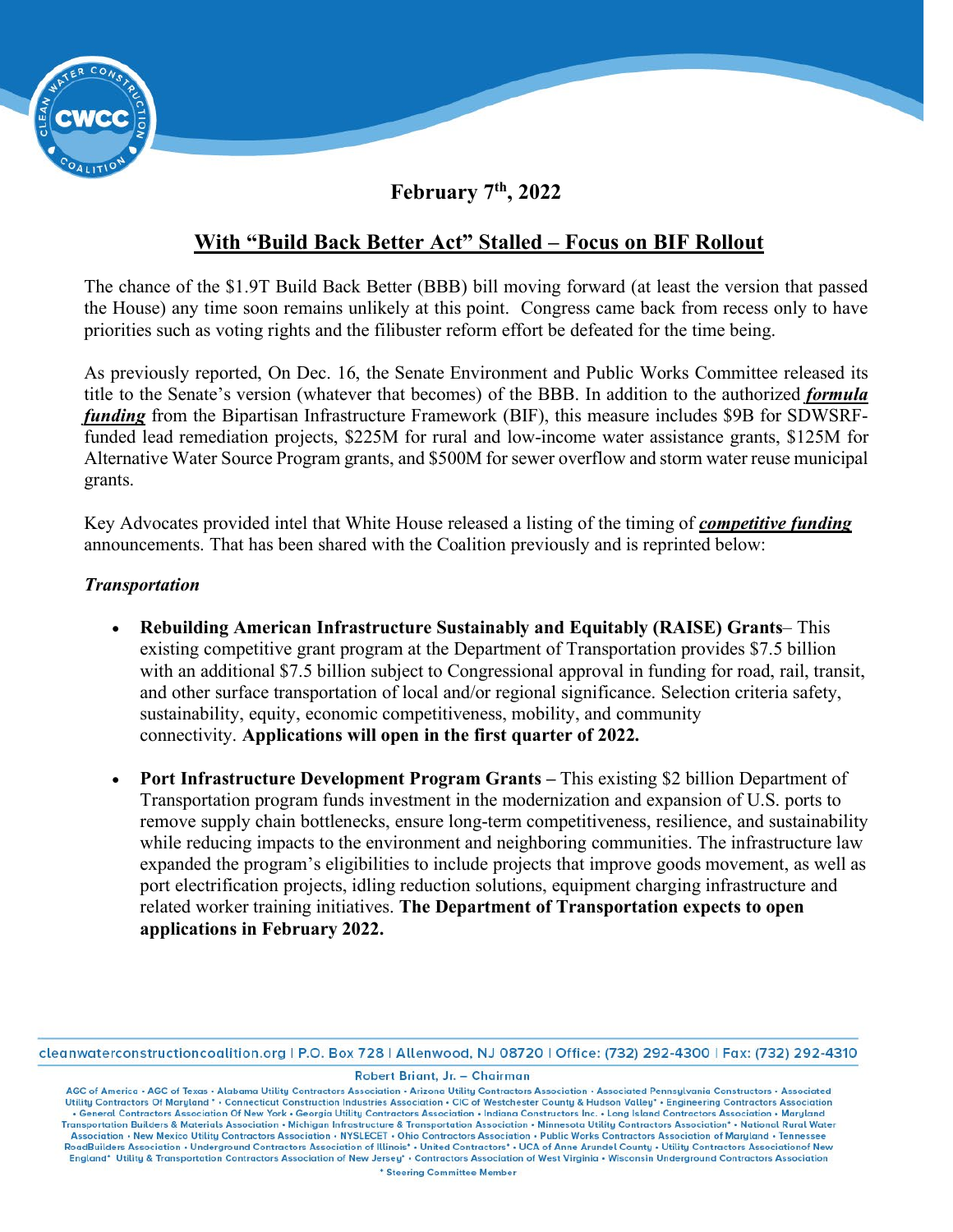- **[Bus & Bus Facilities Competitive Grants](https://news.buscoalition.com/EmailTracker/LinkTracker.ashx?linkAndRecipientCode=dkrXEbmnZVYwrqg9NvjJN0Y7RVEEc8JLWzN%2fb2bHfNWQrj4RLbfzBK6SL%2fDUVu8zlTPtsNAHrcBH%2fqY82IChNdVqpDXckP6KEXmhhYZsCRE%3d) –** This existing \$2 billion program at the Department of Transportation provides capital funding to replace, rehabilitate, purchase, or lease buses and bus related equipment and to rehabilitate, purchase, construct, or lease bus-related facilities – as well as capital funding for low or no emissions bus projects. Fiscal Year 2021 grant selections will be announced soon. **Applications are expected to open for the Fiscal Year 2022 grant program in the first quarter of 2022.**
- **National Infrastructure Project Assistance (also known as "Megaprojects" or MEGA)** This \$5 billion competitive grant program supports multi-modal, multi-jurisdictional projects of regional or national significance. Communities are eligible to apply for funding to complete critical large projects that would otherwise be unachievable without assistance**. Selection criteria for the program will be posted on the [Department of Transportation](https://news.buscoalition.com/EmailTracker/LinkTracker.ashx?linkAndRecipientCode=vpZHyFXKR8GdSGt6lUmbxOMcf2W3p%2fKt8mXRCzzKrf0zWrCNP2ANdPqVK7z%2bQFh8uho3Xh8mxgDac4g5cA%2bqXPZ0l2U3vEVsPt%2bvFsc%2bwdo%3d) website in February 2022.**
- **[Infrastructure for Rebuilding America \(INFRA\) Grants](https://news.buscoalition.com/EmailTracker/LinkTracker.ashx?linkAndRecipientCode=Qk%2bf67rSn6vKQ0c4D7gGfFRelWG8d6fHnjnhsrGvDjYIRcFqanZyFIl49ozII2946FftxQtHQG531aFflAM3BCnXipFsKYxQWBW78zEhZbI%3d) –** This Department of Transportation program supports highway and rail projects of regional and economic significance. **Applications will open in the first quarter of 2022.**
- **Safe Streets and Roads for All –** This new \$5 billion competitive grant program at the Department of Transportation will provide funding directly to and exclusively for local governments to support their efforts to advance "vision zero" plans and other complete street improvements to reduce crashes and fatalities, especially for cyclists and pedestrians. **Applications are expected to open in May 2022.**
- **Charging and Fueling Infrastructure Grants** In addition to the \$5 billion formula program distributed to states, this \$2.5 billion discretionary grant program at the Department of Transportation will fund the strategic deployment of publicly accessible electric vehicle charging infrastructure, as well as hydrogen, propane, and natural gas fueling infrastructure, along designated alternative fuel corridors and in communities. **The Department is seeking comments on program design by January 28th**
- **Clean School Bus Program** This new \$5 billion competitive grant program at the Environmental Protection Agency (EPA) will provide funding to replace existing school buses with low- or zero-emission school buses. **Applications for funding will be made available later this spring**.

cleanwaterconstructioncoalition.org | P.O. Box 728 | Allenwood, NJ 08720 | Office: (732) 292-4300 | Fax: (732) 292-4310

Robert Briant, Jr. - Chairman

AGC of America • AGC of Texas • Alabama Utility Contractors Association • Arizona Utility Contractors Association • Associated Pennsylvania Constructors • Associated Utility Contractors Of Maryland • • Connecticut Construc . General Contractors Association Of New York . Georgia Utility Contractors Association . Indiana Constructors Inc. . Long Island Contractors Association . Maryland Transportation Builders & Materials Association • Michigan Infrastructure & Transportation Association • Minnesota Utility Contractors Association\* • National Rural Water Association • New Mexico Utility Contractors Association • NYSLECET • Ohio Contractors Association • Public Works Contractors Association of Maryland • Tennessee<br>RoadBuilders Association • Underground Contractors Associati England\* Utility & Transportation Contractors Association of New Jersey\* - Contractors Association of West Virginia - Wisconsin Underground Contractors Association \* Steering Committee Member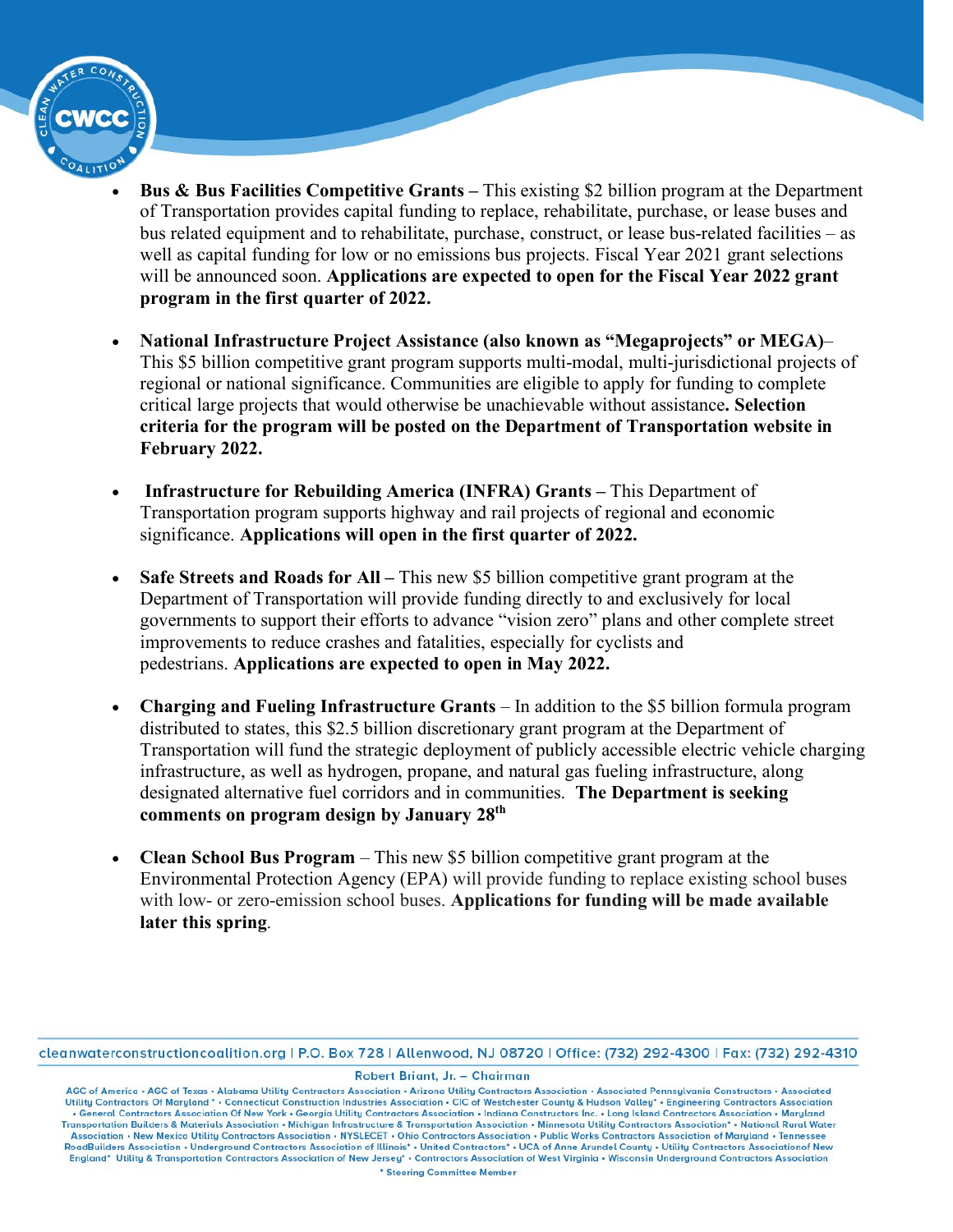- **Reconnecting Communities** The Bipartisan Infrastructure Law creates a first-ever \$1 billion program at the Department of Transportation to reconnect communities divided by transportation infrastructure – particularly historically disadvantaged communities too often nearly destroyed or cut in half by a highway. This new competitive program will provide dedicated funding to state, local, metropolitan planning organizations, and tribal governments for planning, design, demolition, and reconstruction of street grids, parks, or other infrastructure to address these legacy impacts. **Applications will open in the second quarter of 2022.**
- **Rural Surface Transportation Grant -** This new \$2 billion competitive grant program at the Department of Transportation will improve and expand surface transportation infrastructure in rural areas, increasing connectivity, improving safety and reliability of the movement of people and freight, and generate regional economic growth. This amount includes specific set asides for small projects (\$200 million), rural roadway lane departure improvements (\$300 million), and the Appalachian Development Highway System (\$500 million). **Applications will open in the first quarter of 2022.**

### *Climate, Energy & Environment*

- **[Building Resilient Infrastructure and Communities Program](https://news.buscoalition.com/EmailTracker/LinkTracker.ashx?linkAndRecipientCode=LgYuLCsU2s6TRJGcnL89wMucU4emTWi65DO0AqDDjUEpZhsiTwMVC4LuQdEYnIclWGB%2bkFR316RMf5OS9j2Xlbs3k3%2b%2b9pwNCUNzpCPulEw%3d)** This existing Federal Emergency Management Agency (FEMA) program will distribute \$1 billion to support communities undertaking hazard mitigation projects to reduce the risks they face from disasters and other natural hazards. FY21 applications are open until January 28<sup>th</sup>, 2022, and hundreds of millions of dollars in funding remains available. Communities will apply as sub-applicants under their states. **Applications for FY22 are expected to open no later than September 30th, 2022.**
- **[Flood Mitigation Assistance](https://news.buscoalition.com/EmailTracker/LinkTracker.ashx?linkAndRecipientCode=yDBbCXhj8t4sTRrl71kpUvpLI2hbWBB1J1t8S7zL4byBtMtueDGFaAAZuqEy6OdR5LuDZTlDbfn9gOoeUwPd7pfixUmkyc6pWiGjC%2b2IrXg%3d)** \$3.5 billion from this existing FEMA program can be used for projects that reduce or eliminate the risk of repetitive flood damage to buildings insured by the [National Flood Insurance Program.](https://news.buscoalition.com/EmailTracker/LinkTracker.ashx?linkAndRecipientCode=d6UNVEBgoV75Fk9NiIC5QR8ATyf5LF9bOv%2bu1RHIwgzcaVOVVCCnm137hxS8em3eFny8EPBuKW%2f9oK9YDMpm3v%2bYE3CCRrDhmvwsnVecsRY%3d) FY21 applications are open until January 28<sup>th</sup>, 2022. Communities will apply as sub-applicants under their states. **Applications for FY22 are expected to open no later than September 30th, 2022.**
- **[Brownfields Remediation Program](https://news.buscoalition.com/EmailTracker/LinkTracker.ashx?linkAndRecipientCode=El6QmRuamC%2fr61EmXPD0jT9%2f3%2fK9CWf%2bWMQBnfCFa2lcGc39uzDjFTvdBr%2fFLcjuIWs8H60nD16qUZiXQ0Md3dw0JQg5myyvcjcvoUwpRI8%3d)** This existing EPA program will provide \$1.2 billion in grants and technical assistants to communities to assess and safely clean-up contaminated properties and offer job training programs. Communities are currently able to request funding for Targeted Brownfields Assessments through their regional EPA office. **Additional competitive funding opportunities will be announced this spring.**
- **[Energy Efficiency and Conservation Block Grants](https://news.buscoalition.com/EmailTracker/LinkTracker.ashx?linkAndRecipientCode=DRaOZngxuDUqlo7k8iFPI71sDdwht7rJ5q9qUbaSfw5YfbmITg3me9zcBmZCkD5ehvuuZ6HWSZnQtN3AhjzHtaLiMheaVgdGDq21h%2fpapTQ%3d)** This Department of Energy block grant program will provide \$550 million to states, local governments, and tribes for projects that

Robert Briant, Jr. - Chairman

AGC of America • AGC of Texas • Alabama Utility Contractors Association • Arizona Utility Contractors Association • Associated Pennsylvania Constructors • Associated Utility Contractors Of Maryland • • Connecticut Construc . General Contractors Association Of New York . Georgia Utility Contractors Association . Indiana Constructors Inc. . Long Island Contractors Association . Maryland Transportation Builders & Materials Association • Michigan Infrastructure & Transportation Association • Minnesota Utility Contractors Association\* • National Rural Water Association • New Mexico Utility Contractors Association • NYSLECET • Ohio Contractors Association • Public Works Contractors Association of Maryland • Tennessee<br>RoadBuilders Association • Underground Contractors Associati England\* Utility & Transportation Contractors Association of New Jersey\* - Contractors Association of West Virginia - Wisconsin Underground Contractors Association \* Steering Committee Member

cleanwaterconstructioncoalition.org | P.O. Box 728 | Allenwood, NJ 08720 | Office: (732) 292-4300 | Fax: (732) 292-4310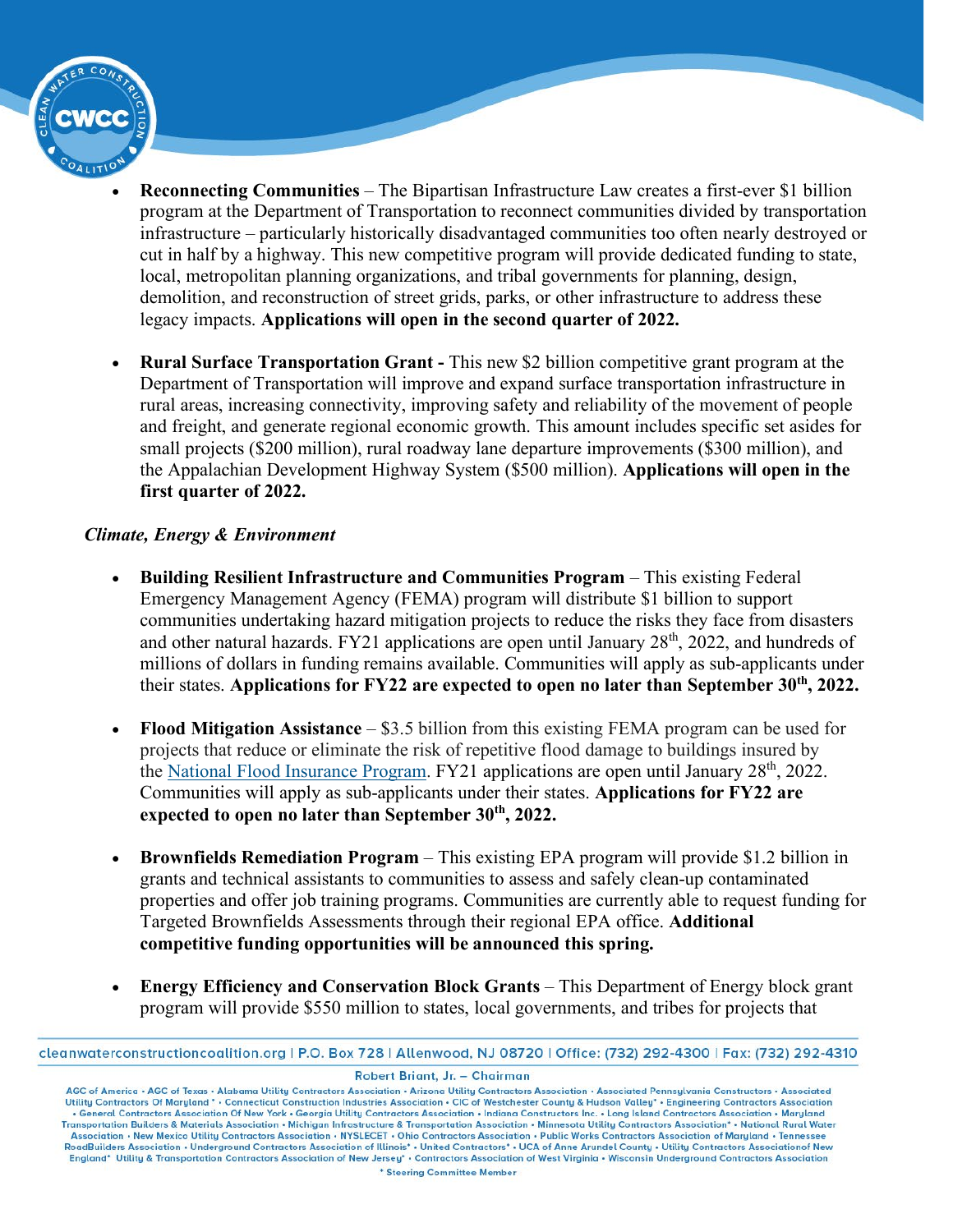

reduce energy use, increase energy efficiency, and cut pollution. **The first funding opportunity is expected for release in the Fall of 2022.**

- **Grants for Energy Efficiency and Renewable Energy Improvements in Schools** This new Department of Energy Program will provide \$500 million for local government education agencies and nonprofit partners to make energy efficiency, renewable energy, and clean vehicle upgrades and improvements at public schools. **The opportunity to apply for funding is expected to be open in the Fall of 2022.**
- **Energy Improvement in Rural or Remote Areas –** This new Department of Energy program will provide \$1 billion to entities in rural or remote areas (defined as cities, towns, or unincorporated areas with fewer than 10,000 inhabitants) to increase environmental protection from the impacts of energy use and improve resilience, reliability, safety, and availability of energy. **Applications for funding are expected to be open in the Fall of 2022.**
- **Grants for Energy Efficiency and Resilience Code Adoption** This Department of Energy program will provide \$225 million to state energy agencies, in partnership with local building code agencies, codes and standards developers, utilities, and other entities, to enable sustained, cost-effective implementation of updated building energy codes to save customers money on their energy bills. **Applications for funding are expected to be open by the end of 2022.**
- **Regional Clean Hydrogen Hubs** This new Department of Energy program will provide \$8 billion to support the development of at least four regional clean hydrogen hubs to improve clean hydrogen production, processing, delivery, storage, and end use. **Applications for funding will open in the Summer of 2022.**
- **Community Wildfire Defense Grant Program** This new \$1 billion program at the Department of Agriculture will provide grants to communities at risk from wildfire to develop or revise their community wildfire protection plans and carry out projects described within those plans. It will include a mix of formula and competitive funds. **Applications are expected to open early in 2023.**

### *Broadband, Cyber, and Other Programs*

• **[ReConnect Program](https://news.buscoalition.com/EmailTracker/LinkTracker.ashx?linkAndRecipientCode=j%2fbdrtmFZfts9v62qD5gSpg%2fifZlV%2bWFaunOufgjPLf0zmUrXni8MWQH%2fewn4%2b1fXQAbl3ZaI3fC1e296iFykwhJn4gtZHBUSNvFB4B1h5M%3d)** – This existing Department of Agriculture program will provide almost \$2 billion in loans and grants for projects that provide broadband in rural areas. **Applications will likely open in the 3rd quarter of 2022 (and towns in rural areas can apply to the current \$1.15B in loans and grant funding, application deadline: February 22, 2022).**

Robert Briant, Jr. - Chairman

cleanwaterconstructioncoalition.org | P.O. Box 728 | Allenwood, NJ 08720 | Office: (732) 292-4300 | Fax: (732) 292-4310

AGC of America • AGC of Texas • Alabama Utility Contractors Association • Arizona Utility Contractors Association • Associated Pennsylvania Constructors • Associated Utility Contractors Of Maryland • • Connecticut Construc . General Contractors Association Of New York . Georgia Utility Contractors Association . Indiana Constructors Inc. . Long Island Contractors Association . Maryland Transportation Builders & Materials Association • Michigan Infrastructure & Transportation Association • Minnesota Utility Contractors Association\* • National Rural Water Association • New Mexico Utility Contractors Association • NYSLECET • Ohio Contractors Association • Public Works Contractors Association of Maryland • Tennessee<br>RoadBuilders Association • Underground Contractors Associati England\* Utility & Transportation Contractors Association of New Jersey\* - Contractors Association of West Virginia - Wisconsin Underground Contractors Association \* Steering Committee Member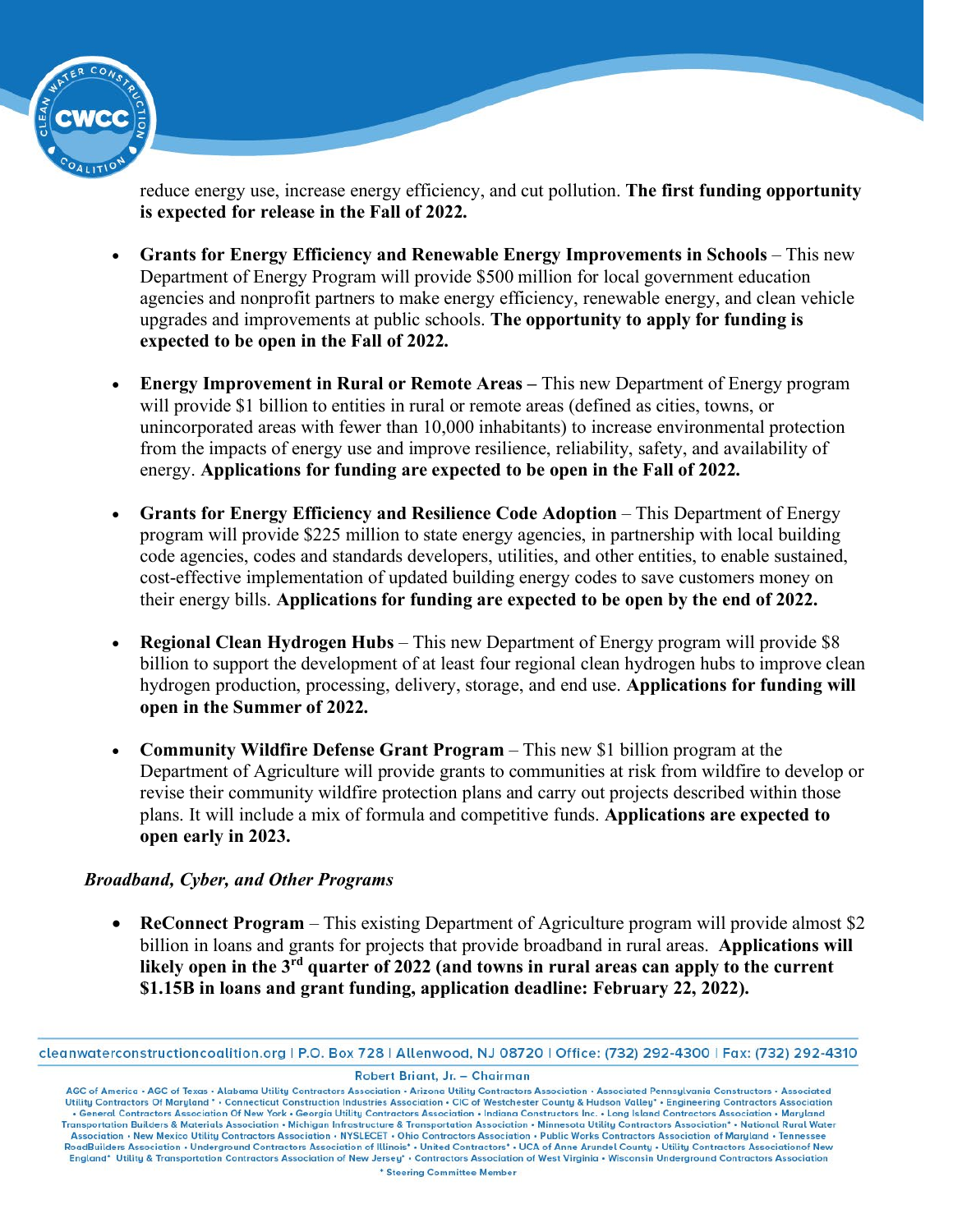

- **Middle Mile Grants Program –** This new \$1 billion program at the Department of Commerce provides grants for the construction, improvement or acquisition of middle mile broadband infrastructure. **Applications will likely open during the second quarter of 2022.**
- **State and Local Cybersecurity Grant Program –** This new \$1 billion program at the Department of Homeland Security makes available federal funds to state, local, and tribal governments to address cybersecurity risks and cybersecurity threats to information systems that they own or operate. **Applications will likely open during the third quarter of 2022.**
- **Smart Grid Investment Grant Program and Energy Sector Operational Support For Cyber Resilience Program** – These two Department of Energy programs will provide \$3 billion and \$50 million, respectively, for electric utilities, including municipal and co-operative utilities, to modernize the electricity grid and increase resilience to cybersecurity threats. **Applications for the Smart Grid program are expected to be open by the end of 2022, and applications for the Cyber Resilience program are expected to be open in the Summer of 2022.**
- **Water & Groundwater Storage and Conveyance** This existing \$1 billion program at the Department of Interior provides funding for water storage projects with capacity between 2,000 and 30,000 acre-feet – as well as projects convey water to or from surface water or groundwater storage. **The Department will hold its final stakeholder sessions this month and open applications later this spring.**
- **[Emergency Watershed Protection Program](https://news.buscoalition.com/EmailTracker/LinkTracker.ashx?linkAndRecipientCode=xs13aW2AxUAcHF03b%2bTQ6PSE%2fg0ZBRZVXu6t0urHihvnOr1l%2fQ8ZL3HgVrHfNh8xYoe9u2LV%2bsHSJMlyRAZ%2bCbS9qkyEFuh%2bcipRuQN39Yw%3d) –** This existing Department of Agriculture program will provide \$300 million in technical and financial assistance to project sponsors for the design and construction of measures to help repair damages from a recent disaster. **Applications open in February.**

cleanwaterconstructioncoalition.org | P.O. Box 728 | Allenwood, NJ 08720 | Office: (732) 292-4300 | Fax: (732) 292-4310

Robert Briant, Jr. - Chairman

AGC of America • AGC of Texas • Alabama Utility Contractors Association • Arizona Utility Contractors Association • Associated Pennsylvania Constructors • Associated Utility Contractors Of Maryland \* . Connecticut Construction Industries Association . CIC of Westchester County & Hudson Valley\* . Engineering Contractors Association . General Contractors Association Of New York . Georgia Utility Contractors Association . Indiana Constructors Inc. . Long Island Contractors Association . Maryland Transportation Builders & Materials Association • Michigan Infrastructure & Transportation Association • Minnesota Utility Contractors Association\* • National Rural Water Association • New Mexico Utility Contractors Association • NYSLECET • Ohio Contractors Association • Public Works Contractors Association of Maryland • Tennessee<br>RoadBuilders Association • Underground Contractors Associati England\* Utility & Transportation Contractors Association of New Jersey\* - Contractors Association of West Virginia - Wisconsin Underground Contractors Association \* Steering Committee Member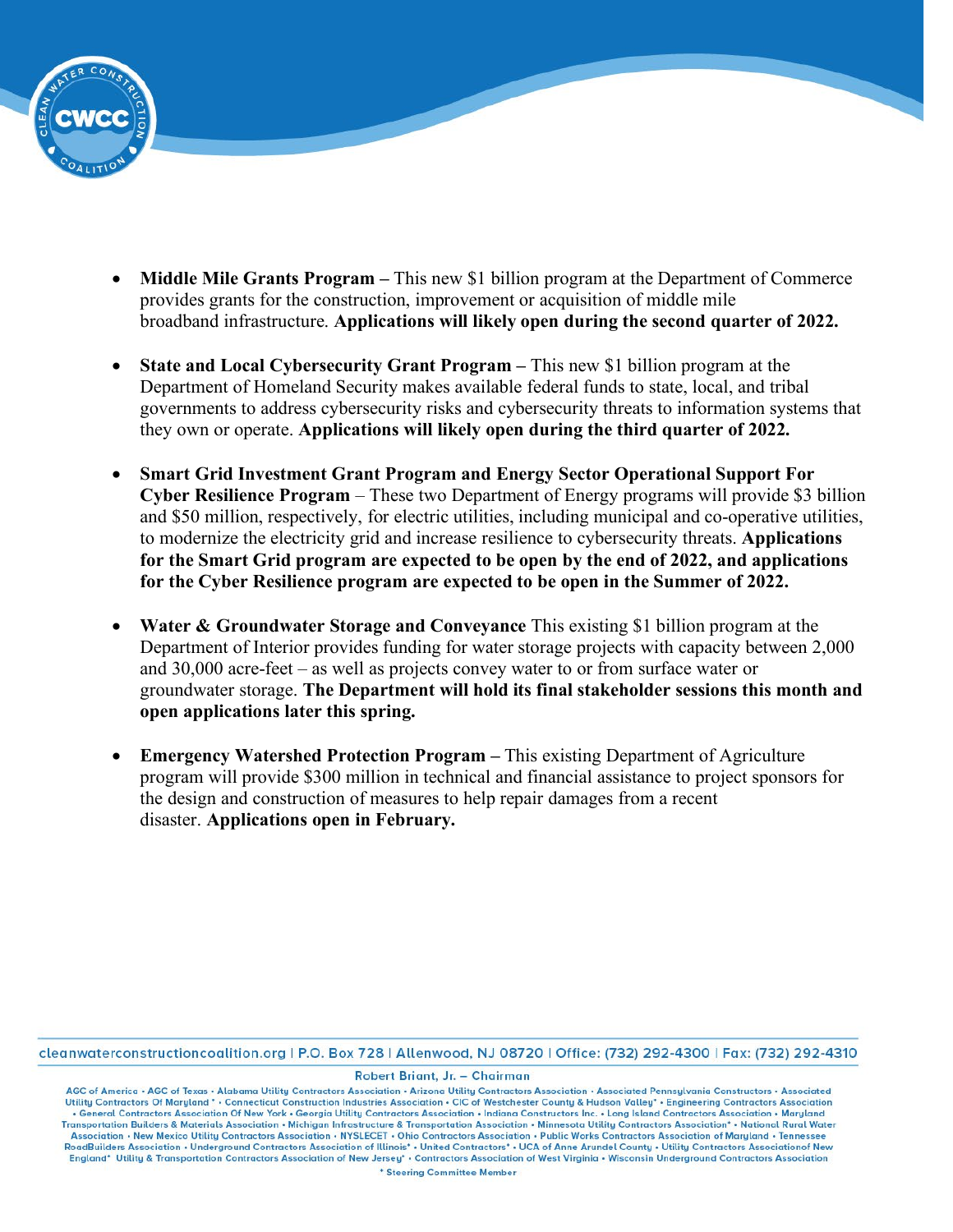

# **Biden Administration Withdraws Vaccine Mandate For Employers With 100 Or More Employees**

Based on the recent Supreme Court decision the Biden Administration has withdrawn the proposed vaccine mandate for employers with 100 or more employees. It should be noted that OSHA is still considering it as part of their rule making. We will continue to provide updates on this important issue.

"The U.S. Department of Labor's Occupational Safety and Health Administration is withdrawing the vaccination and testing emergency temporary standard issued on Nov. 5, 2021, to protect unvaccinated employees of large employers with 100 or more employees from workplace exposure to coronavirus. The [withdrawal](https://r20.rs6.net/tn.jsp?f=001Hbd_pEEVbDl2B1R9glJ_0pzh7JQMgxpjJTOFyMi6-2bxaMRqyvGTuoCjuEjZOkgantYJWq1Np_xJan-RYHO7aq5z9bywctPICEl3XfdOQpq7umjvmfOc7EIOiLXEp1pPk0QBNRZOmw5giKegRjoF7y_IuCjseEaaRozBCUQzpmRxIdYvxZ1ae4HxT4jzGQ0zGKnKb9fAUryHLY1h_fCMVFOsQYQ3Rk2AA21sBbZAHMQPEySKVVQPDtiBljH1YcxumIynZkQGmdBq-ZPeKn7xTA==&c=9KzCM6mACIKLNp_wzA6ytAOEveTI-YL9mCA176rlFMDYIwjbdtyrBQ==&ch=grlIv3UZrGN22-3UmnecTztQydN4sLGeBLmfJrw6LTxr-FanddPYVQ==) was effective January 26, 2022.

Although OSHA is withdrawing the vaccination and testing ETS as an enforceable emergency temporary standard, the agency is not withdrawing the ETS as a proposed rule. The agency is prioritizing its resources to focus on finalizing a permanent COVID-19 Healthcare Standard.

OSHA strongly encourages vaccination of workers against the continuing dangers posed by COVID-19 in the workplace."

### [PLEASE CLICK HERE FOR USDOL STATEMENT](https://r20.rs6.net/tn.jsp?f=001Hbd_pEEVbDl2B1R9glJ_0pzh7JQMgxpjJTOFyMi6-2bxaMRqyvGTuoCjuEjZOkgaGktECvcOwxRU6vYPzQSgaABDHxcitluPKM8aw5nma6LEnWqxkqAb5P1MsTNS_ZuuLc4JjKf41LbQdN_WgAtpn2dGEukKKp4K5rEWEUu20A0=&c=9KzCM6mACIKLNp_wzA6ytAOEveTI-YL9mCA176rlFMDYIwjbdtyrBQ==&ch=grlIv3UZrGN22-3UmnecTztQydN4sLGeBLmfJrw6LTxr-FanddPYVQ==)

## **NEW CWCC CONTRIBUTION STRUCTURE**

The new CWCC contribution structure is now in effect. We appreciate everyone's attention and review as we seek to fairly distribute the financial burden of this initiative and formalize the contribution structure for future sustainability and growth.

| $2022 \#$ of Members  | Contribution  |  |
|-----------------------|---------------|--|
|                       | <b>Amount</b> |  |
| Up to 50 Members      | \$1,500.00    |  |
| 50 - 100 Members      | \$3,000.00    |  |
| 100 - 150 Members     | \$5,000.00    |  |
| 150 - 200 Members     | \$7,000.00    |  |
| 200 Members and Above | \$8,000.00    |  |

cleanwaterconstructioncoalition.org | P.O. Box 728 | Allenwood, NJ 08720 | Office: (732) 292-4300 | Fax: (732) 292-4310

Robert Briant, Jr. - Chairman

AGC of America • AGC of Texas • Alabama Utility Contractors Association • Arizona Utility Contractors Association • Associated Pennsylvania Constructors • Associated Utility Contractors Of Maryland \* · Connecticut Construction Industries Association · CIC of Westchester County & Hudson Valley\* · Engineering Contractors Association . General Contractors Association Of New York . Georgia Utility Contractors Association . Indiana Constructors Inc. . Long Island Contractors Association . Maryland Transportation Builders & Materials Association • Michigan Infrastructure & Transportation Association • Minnesota Utility Contractors Association\* • National Rural Water Association • New Mexico Utility Contractors Association • NYSLECET • Ohio Contractors Association • Public Works Contractors Association of Maryland • Tennessee<br>RoadBuilders Association • Underground Contractors Associati England\* Utility & Transportation Contractors Association of New Jersey\* . Contractors Association of West Virginia . Wisconsin Underground Contractors Association \* Steering Committee Member